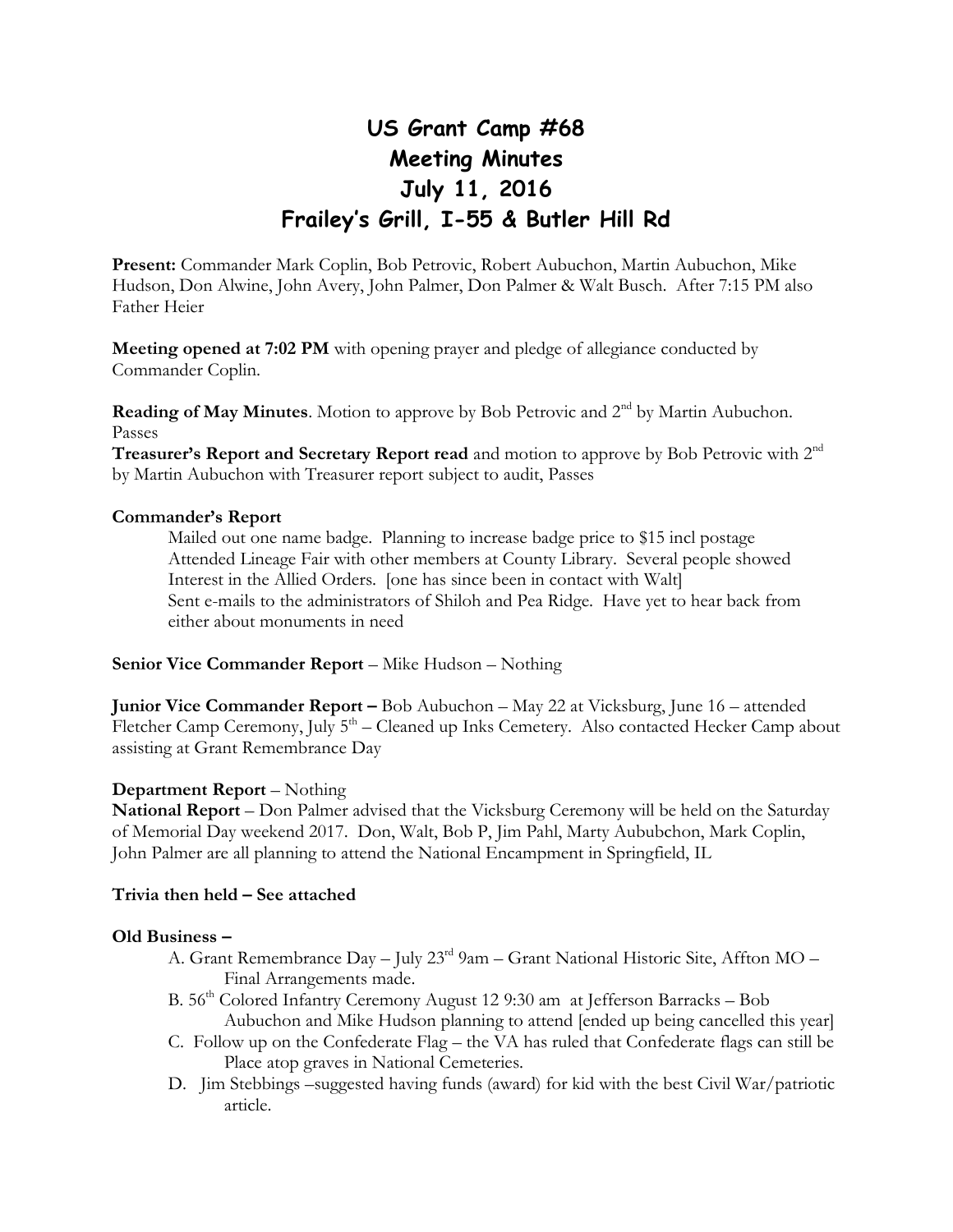## **New Business**

- A. ROTC Coordinator Is Dan Jackson still interested or do we need a new one. Still Trying to find out. John Avery is willing to take on the task.
- B. Good of the Order Media presentation for September? Not determined.
- C. FYI SAR members saw our program at Jefferson Barracks for Memorial Day and liked it. – Future Cooperation?

**Closing Ceremonies** – Prayer by Father Heier – 8:10 PM

## **Trivia — Civil War - June 2016**

- 1. William Tecumseh Sherman Who was Tecumseh?
- 2. Which old friends from before the war tragically faced each other's forces at the Angle in Gettysburg?
- 3. For which Union general is a tonsorial style named?
- 4. Who was the youngest Union general?
- 5. Who was known as "the Fighting Bishop"?

6. What Union officer later accepted the surrenders of Native American leaders Geronimo and Chief Joseph?

7. What Confederate officer was executed after the war's end for his actions during the war?

- 8. Can you name all Union army commanders in the order they served?
- 9. What did the Rains brothers do for the South?
- 10. Who was the South's chief ordnance officer for the entire war?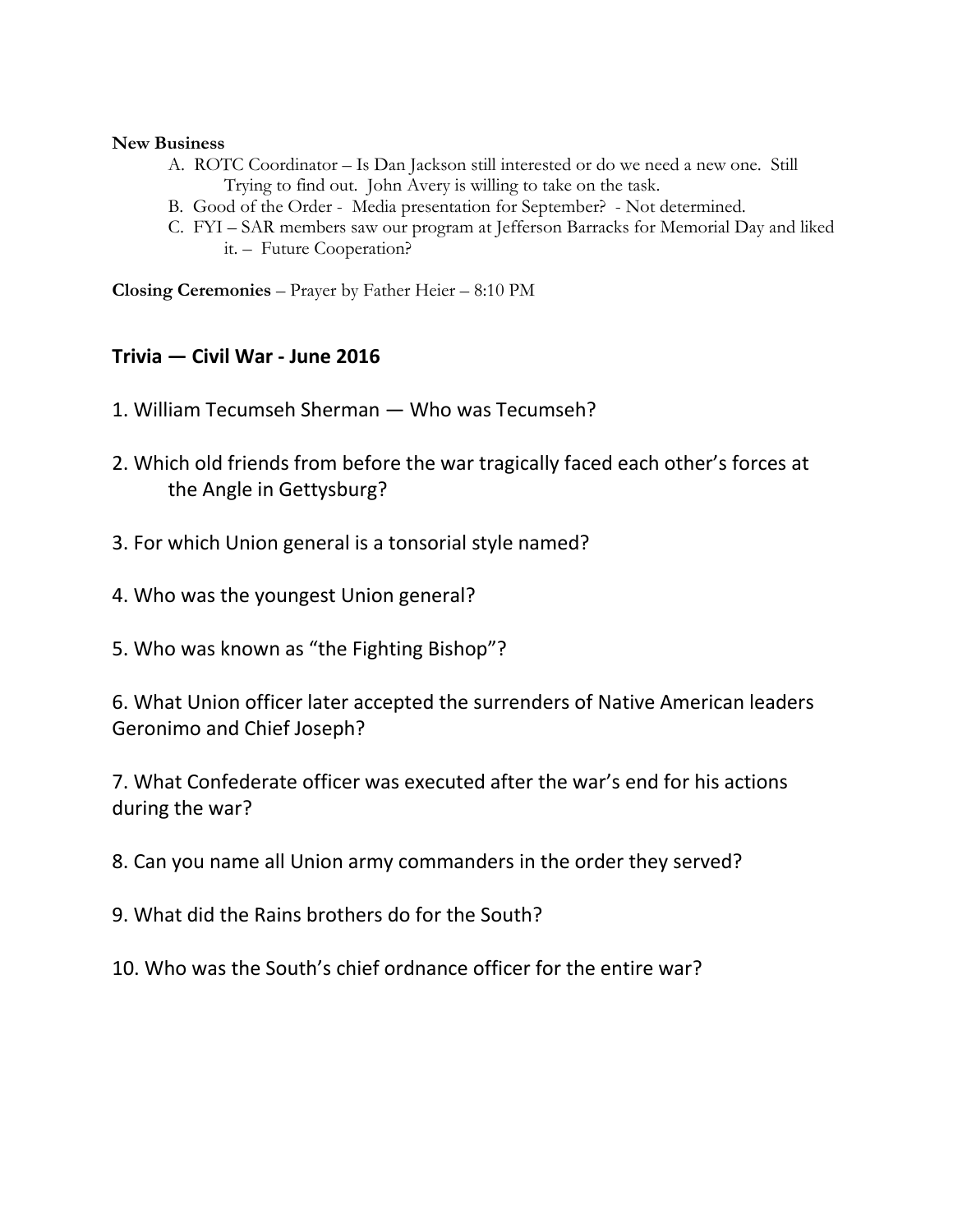# **September Secretary & Treasurer's Report**

September 28 – St Louis Civil War Roundtable – Topic: Myth of the Lost Cause (should be a good talk) . They meet starting at 5:30 at the Royale Orleans on Telegraph Rd.

Unionist Newsletter to be out Sep 30. Send in pictures and articles NOW.

Still needing Don to provide me link info for Grant Camp website to new server. Or I have to pay more for godaddy to continue providing web account

I've moved our files for Grant Camp.org & com over to the Department account for backup storage. Once we go on line with John's new website, we ought to pay a little money each year for the department website support.

Paid out the following to continue our owning the domains grantcamp.org and grantcamp.com also for one more month of web hosting until John's program takes over. Request for reimbursement

| 08/24/2016 Dnh*godaddy.com 480-5058855 Az | \$28.16 |
|-------------------------------------------|---------|
| 08/24/2016 Dnh*godaddy.com 480-5058855 Az | \$12.42 |

TOTAL Reimburse Request 40.58